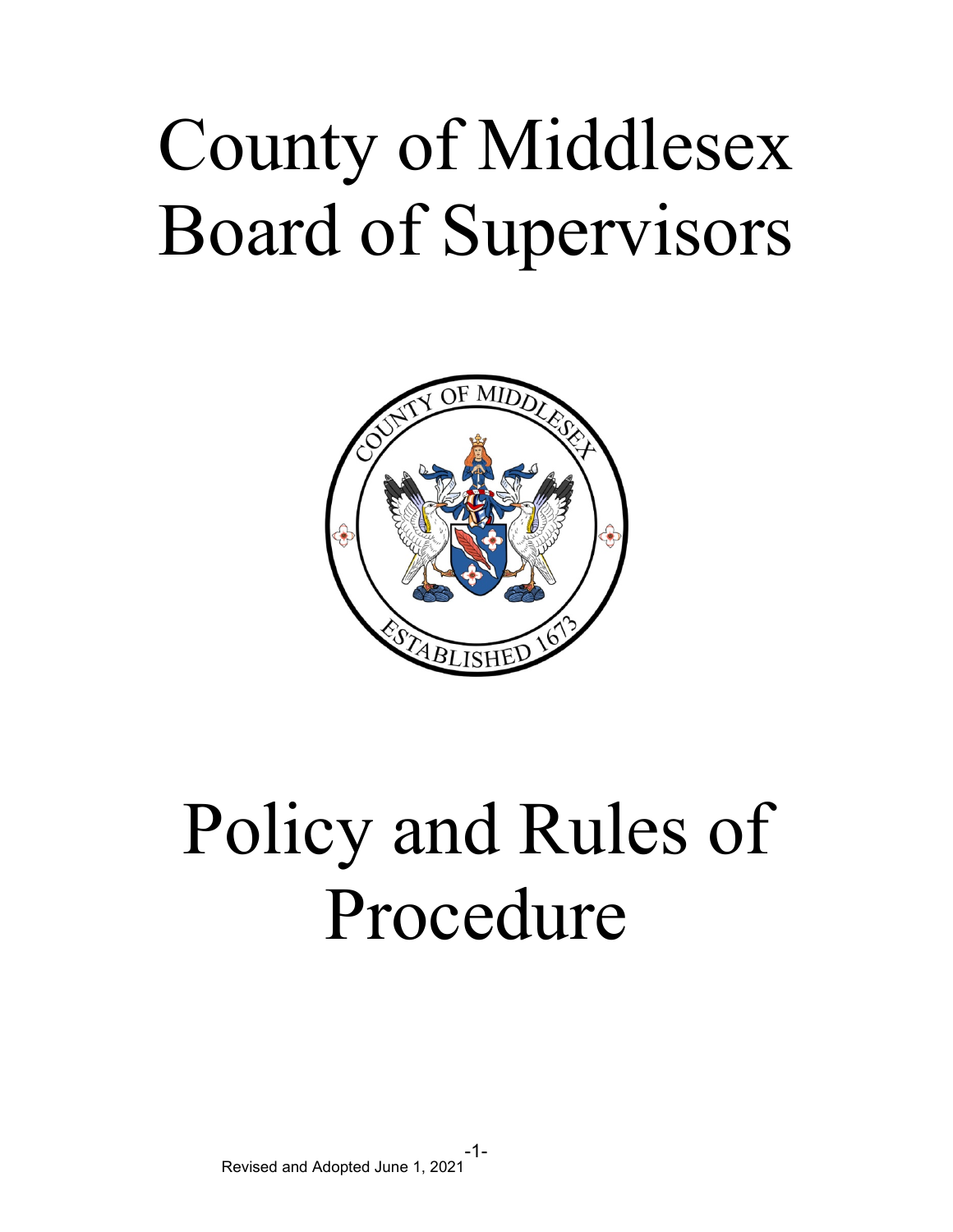## **County of Middlesex Board of Supervisors Policy and Rules of Procedure**

## ARTICLE I - MEETINGS

#### Section 1-1. Annual Organizational Meeting; Schedule of Regular Meetings and Work Sessions

On the first Tuesday of January of each year, or on such other date in the month of January as it may designate, the Board shall assemble at the Historic Courthouse, 865 General Puller Hwy., Saluda, Virginia, or such other public place as it may designate, in regular session, and conduct its Annual Organizational Meeting. During the course of such meeting, the Board shall fix the date, time, and place of all of its regular meetings and work sessions during the ensuing calendar year and shall fix the day on which a regular meeting shall be continued if the Chair declares that weather or other conditions make it hazardous for members to attend. All hearings and other matters previously advertised shall be conducted at the continued meeting, and no further advertisement is required. Should the Board subsequently change the date, place, or time of regular meetings it shall comply with the requirements of Section 15.2-1416 of the Code of Virginia, as amended.

Regular meetings, without further public notice, may be adjourned from day to day, from time to time, or from place to place, not beyond the time fixed for the next regular meeting until the business of the Board is concluded.

In the event a meeting is expected to have a public audience larger than the safe building capacity of the regular meeting space, the Chairman will poll the Board to request a change of venue and direct staff to notify the press and public of the change.

#### Section 1-2. Special Meetings

The Board of Supervisors may hold such special meetings as it deems necessary and at such times and places as it may find convenient. A special meeting shall be called pursuant to the requirements imposed by Section 15.2-1418 of the Code of Virginia, as amended. In addition, the Board may adjourn its special meetings from time to time as it may find convenient or necessary.

#### Section 1-3. Quorum and Method of Voting

At any meeting, a majority of the Supervisors shall constitute a quorum. All questions submitted to the Board for decision shall be determined by voice vote of a majority of the Supervisors present and voting on any such question, unless otherwise provided by law. The name of each member voting and how he or she voted must be recorded.

The Board of Supervisors has elected not to have a tiebreaker, as provided by the Code of Virginia, as amended, and a tie vote on any question shall defeat it.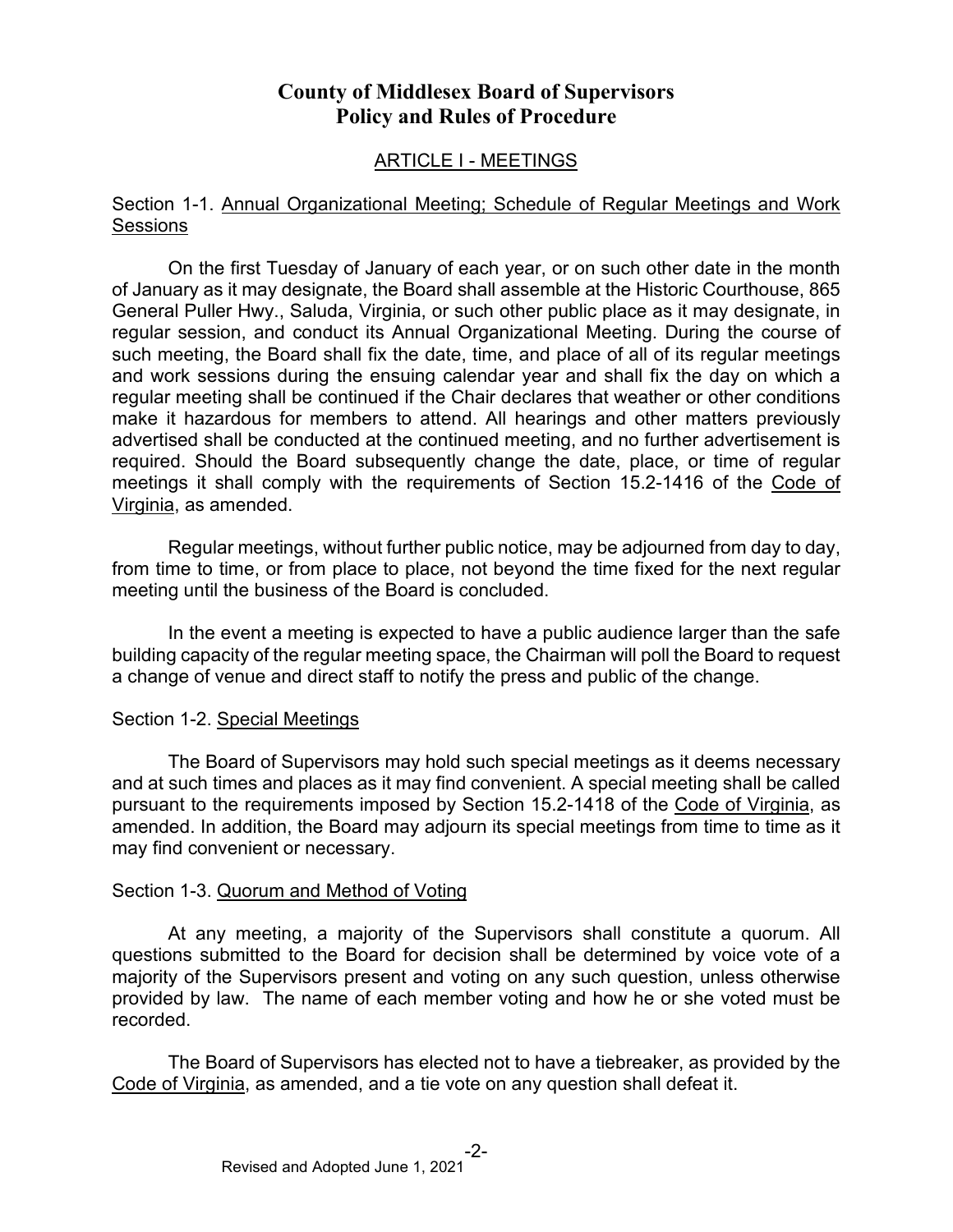## Section 1-4. Procedure for Roll Call Vote

For a vote on matters before the Board requiring a roll call vote, the Clerk or Deputy Clerk shall call the name of each member and receive in reply the vote of such member either as "Yes" or "No" on the measure being considered. The order in which the names of the members are called shall be varied and rotated by the Clerk or Deputy Clerk at his or her discretion.

## Section 1-5. Board to Sit with Open Doors

The Board of Supervisors shall sit with open doors, and all persons conducting themselves in an orderly manner may attend the meetings. However, the Board may hold closed meetings as permitted by law.

Closed meetings may be placed on the agenda, or may be requested by any member of the Board. However, no closed meeting shall be convened unless and until the Board has favorably acted on a motion to so convene, and, then, only if such motion accurately states a lawful reason for such closed meeting as permitted by and outlined in Section 2.2-3711 of the Code of Virginia, 1950, as amended.

## Section 1-6. Remote Electronic Participation in Meetings

Pursuant to § 2.2-3708.2 of the Code of Virginia of 1950, as amended, the following policy is established for members' remote electronic participation in Board of Supervisors' meetings due to a personal matter or disability.

Except as provided hereafter, the Board of Supervisors does not conduct any meeting wherein the public business is discussed or transacted through electronic communication means where the members are not physically assembled. This policy is applied strictly and uniformly, without exception to the entire membership of the Board of Supervisors and without regard to the identity of the member requesting remote participation or the matters that will be considered or voted on at the meeting.

For purposes of this policy, "electronic communication means" refers to the use of electronic, digital, wireless, optical or similar technology capabilities to transmit or receive information.

## **Quorum Physically Assembled**

The Board of Supervisors may conduct any meeting wherein the public business is discussed or transacted through electronic communication means if:

 1. On or before the day of the meeting, a member of the Board notifies the chair that such member is unable to attend the meeting due to:

 a) a temporary or permanent disability or other medical condition, or due to a family member's medical condition, that prevents the member's physical attendance; or

 b) a personal matter and identifies with specificity the nature of the personal matter; and

 2. The Board approves the member's participation by electronic communication means by a majority vote of the members present at the primary or central meeting location.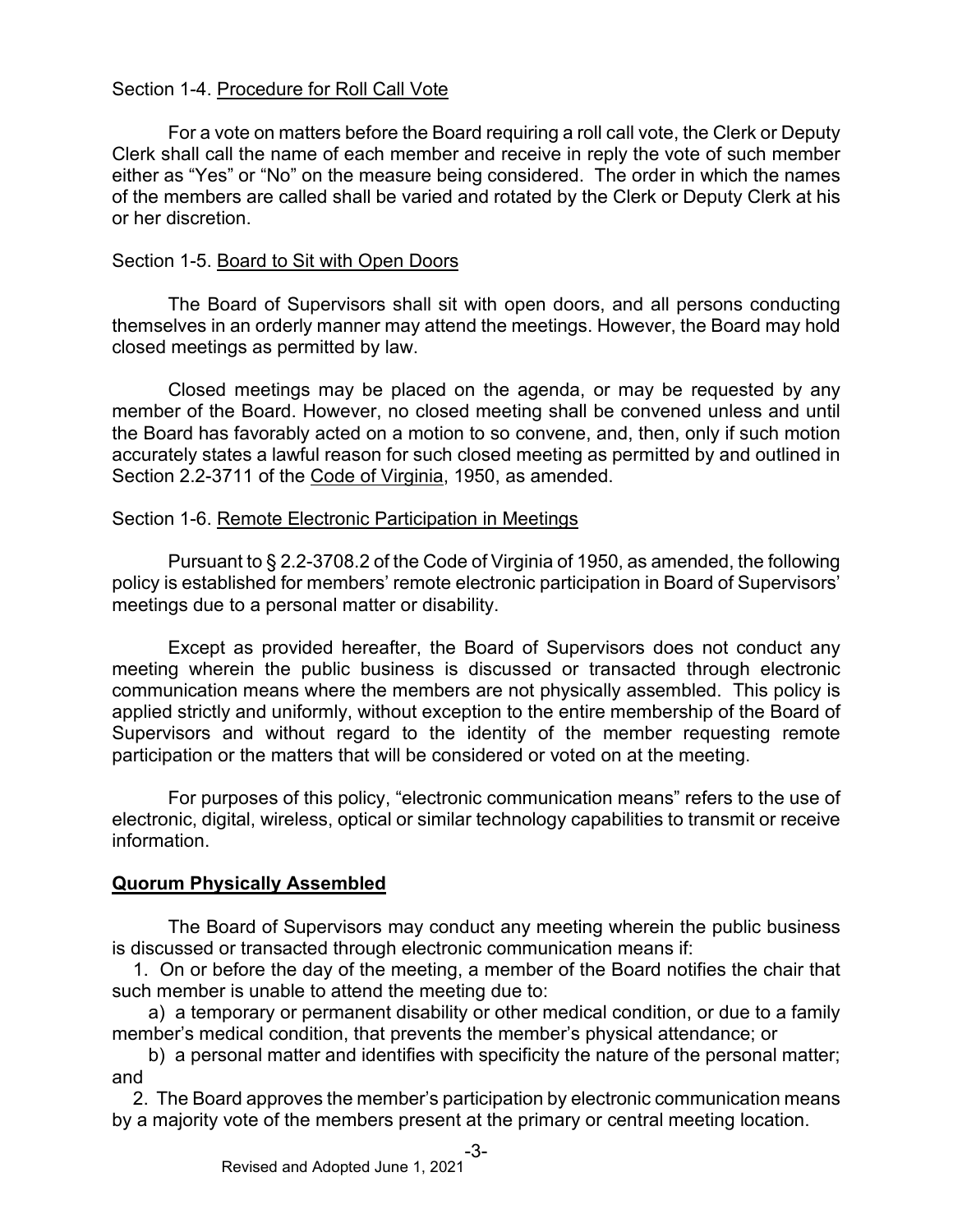Participation by a Board member by electronic communication means due to a personal matter is limited each calendar year to two meetings or 25 percent of the meetings held per calendar year rounded up to the next whole number, whichever is greater.

If participation by a Board member through electronic communication means is approved pursuant to subsection A above, the Board shall record in its minutes the remote location from which the member participated; however, the remote location need not be open to the public. If participation is approved due to a temporary or permanent disability or other medical condition of the member, or a medical condition of his or her family member, the minutes shall record that fact. If participation is approved due to a personal matter, the minutes shall include the specific nature of the personal matter cited by the member.

If a member's participation from a remote location due to a personal matter is disapproved, such disapproval shall be recorded in the minutes with specificity.

A Board member may participate in a meeting by electronic means pursuant to this section only when:

 1. A quorum of the Board is physically assembled at the primary or central meeting location; and

 2. The Board makes arrangements for the voice of the remote participant to be heard by all persons at the primary or central meeting location.

## **Quorum Not Physically Assembled**

The Board of Supervisors may meet by electronic communication means without a quorum physically assembled at one location when the Governor has declared a state of emergency in accordance with Va. Code § 44-146.17, provided that:

 1. The catastrophic nature of the declared emergency makes it impracticable or unsafe to assemble a quorum in a single location; and

 2. The purpose of the meeting is to address the emergency, or to otherwise transact public business by electronic means as authorized by the Commonwealth of Virginia.

If the Board holds a meeting pursuant to this policy, the Board shall:

 1. Give public notice using the best available method given the nature of the emergency contemporaneously with the notice provided members of the Board; and

2. Make arrangements for public access to the meeting.

For any meeting conducted pursuant to this policy, the nature of the emergency and the fact that the meeting was held by electronic communication means and the type of electronic communication means by which the meeting was held shall be stated in the minutes of the meeting.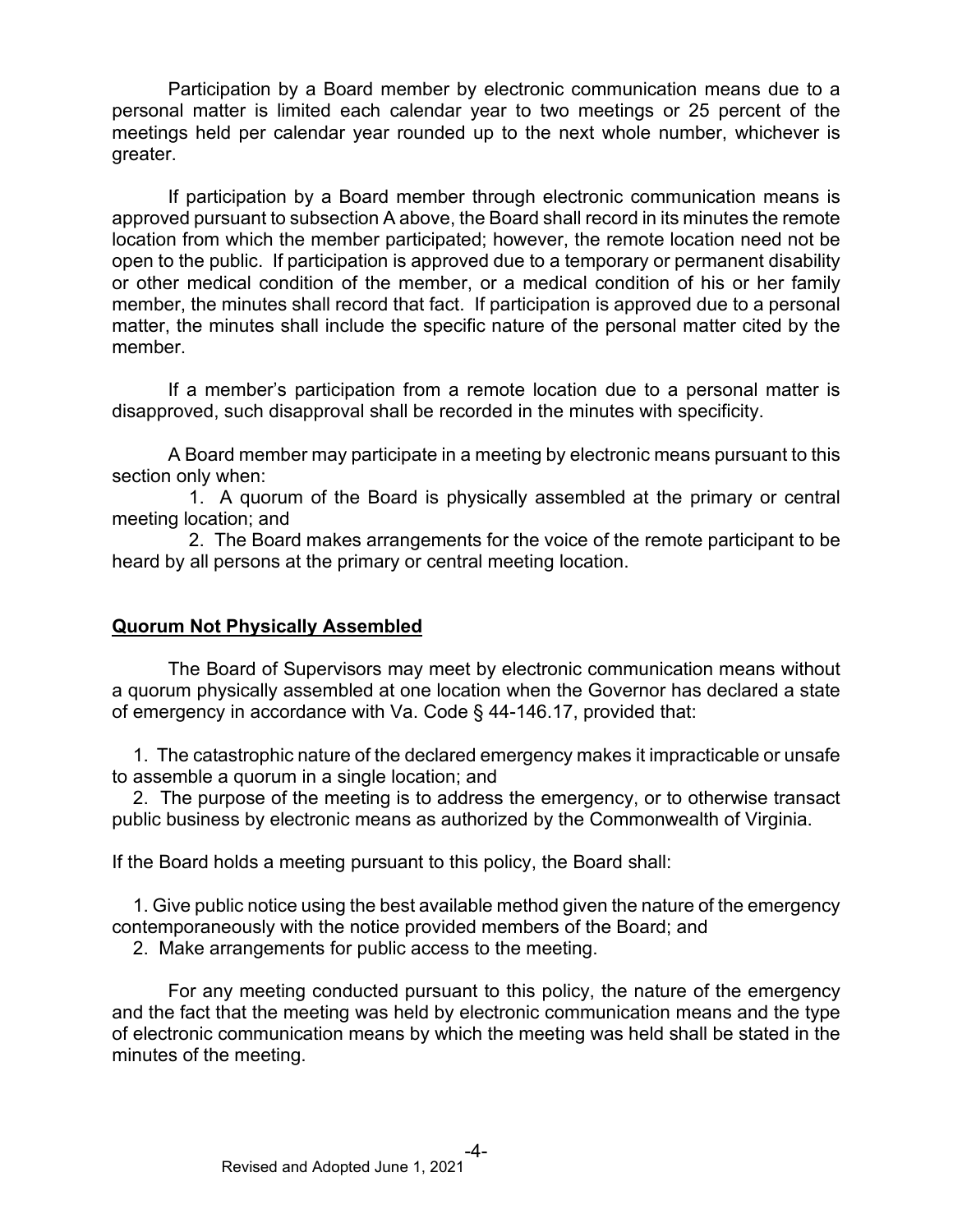## ARTICLE II - OFFICERS

#### Section 2-1. Chair and Vice Chair

At the annual meeting of the Board of Supervisors the Board shall elect from its membership a Chair and a Vice Chair, each of whom shall serve for a term which will expire on December 31<sup>st</sup> of the same year in which elected, or, until their respective successors shall have been elected. In the event that the Chair and Vice Chair are absent from any meeting of the Board, then, the members present at such meeting shall choose one of their number as temporary Chair by majority vote of the members present and voting.

#### Section 2-2. Chair May Administer Oath

The Chair, as provided in Section 15.2-1410 of the Code of Virginia, 1950, as amended, shall have the power to administer an oath to any person concerning any matter submitted to the Board or connected with its powers or duties.

#### Section 2-3. Clerk

The Clerk of the Board shall be the County Administrator, whose duties and responsibilities as Clerk shall be as specified in Section 15.2-1539 of the Code of Virginia, 1950, as amended, or as delegated by the Board. At the discretion of the Board, any County employee can be designated as Deputy Clerk or Temporary Clerk.

#### Section 2-4. Parliamentarian

The County Attorney shall serve as the Parliamentarian for the Board at all of its meetings.

#### Section 2-5. Sergeant at Arms

The Sheriff of Middlesex County or his designee(s) shall serve as Sergeant at Arms at all regular Board meetings. As circumstances may require in the Sheriff's judgment and in consultation with the Board Chair and/or the County Administrator, the Sheriff may impose such security measures as he deems appropriate and lawful in order to protect the safety of the Board, the staff, and the public and to ensure the conduct of the public business at the Board meeting.

#### ARTICLE III - CONDUCT OF BUSINESS

#### Section 3-1. Order of Business

At regular meetings of the Board, the order of business shall be as follows:

- I. Call to Order
- II. Moment of Silence & Pledge of Allegiance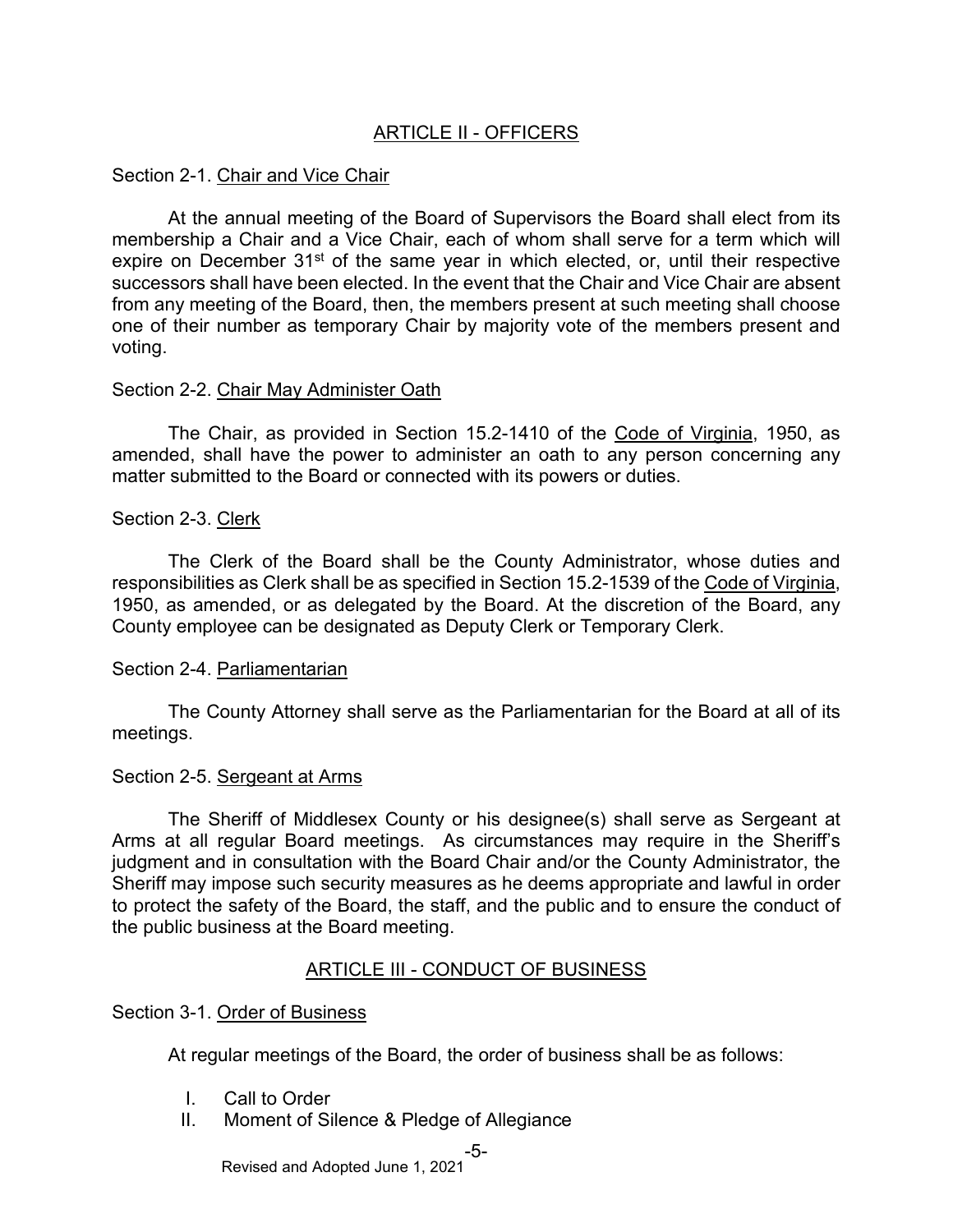- III. Approval of the Consent Agenda
	- i. Meeting agenda
	- ii. Minutes
	- iii. Disbursements
	- iv. Payroll
- IV. Public Comment
- V. Constitutional Officers (as needed or requested by the Board)
- VI. Agency, Department and Staff Reports
	- i. VDOT report
	- ii. Middlesex County Public School report
	- iii. Department Director reports (when required)
- VII. Commission and Committee Reports (when required)
- VIII. Regular Agenda Items
- IX. County Administrator Items
- X. County Attorney Items<br>XI. Unfinished Business
- Unfinished Business
- XII. New Business
- XIII. Matters Presented by the Board
- XIV. Public Comment<br>XV. \*Closed Meetings
- \*Closed Meetings (when required)
- XVI. Public Hearings and/or Scheduled Presentations (when required 7:00 p.m.)
- XVII. Adjournment

During the order of business items "Unfinished Business" and "New Business," the Chair will call upon each Board member to present his/her Unfinished Business and then again for New Business.

The order of business item "Matters Presented by the Board" shall mean time for individual Board members to share information with other members of the Board and the public. If a Board member wishes, he/she shall be allowed to utilize the County owned projector in the Board room during said comment period. Items presented under this heading requiring action will be for future agendas. No item presented under this heading will be acted upon at the meeting at which presented unless it is with the unanimous consensus of the Board that the item be acted on at the time of presentation.

The order of business for a regular meeting may be modified at the Annual Organizational Meeting to provide for election of the Chair and Vice-Chair. If needed, the Board may recess the regular meeting for dinner at approximately 5:30 and reconvene the meeting at approximately 7:00 for continuation of County Business. \*Note Closed Meeting pursuant to 2.2-3711 may be scheduled at differing times on the agenda.

#### Section 3-2. Consent Agenda

The Consent Agenda shall be introduced by a motion "to approve the Consent Agenda", and shall be considered by the Board as a single item. There shall be no debate or discussion by any member of the Board regarding any item on the Consent Agenda, beyond asking questions for simple clarification.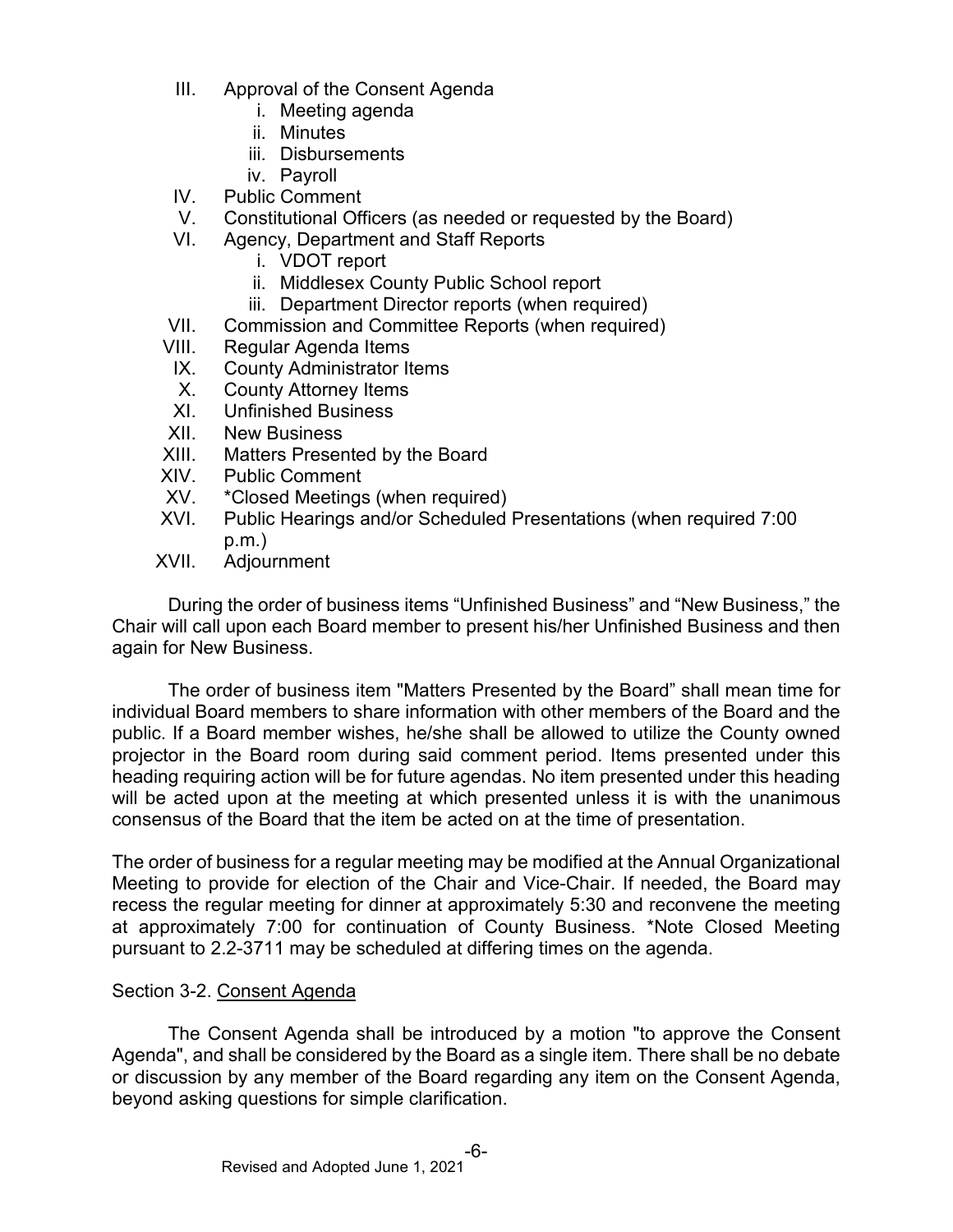On objection by any member of the Board of Supervisors to inclusion of any item on the Consent Agenda, that item shall be removed from the Consent Agenda forthwith. Such objection may be recorded at any time prior to completing the taking of a vote on the motion to approve the Consent Agenda. Items which have been objected to and removed from the Consent Agenda shall immediately after the vote on the Consent Agenda has been taken be considered individually and in the order in which they were objected to.

Approval of the motion to approve the Consent Agenda shall constitute approval, adoption, or enactment of each motion, resolution, or other item of business thereon, exactly as if each had been acted upon individually.

#### Section 3-3. Manner of Addressing Board; Priority in Speaking

When any person, including Board members, speaks to the Board, he or she shall address the Chair and shall confine his or her remarks strictly to the question before the Board.

When two or more members of the Board wish to speak at the same time, the Chair shall select the one to speak first and the other(s) to speak in the order designated by the chair.

#### Section 3-4. Motion

No proposition shall be entertained by the Chair until a motion for the same has been duly made. The Chair may make a motion without vacating the chair.

#### Section 3-5. Motion to Adjourn; Automatic Adjournment

A motion to adjourn shall always be in order and shall be decided without debate.

The Chair shall automatically adjourn, without benefit of any motion or debate, any meeting of the Board which has not concluded by 11:00 P. M. No meeting of the Board shall continue beyond 11:00 P. M. unless and until a motion to extend the time has been offered and passed by a majority vote of the members present and voting.

#### Section 3-6. Motions While a Question is Under Debate

When a motion is under debate at a meeting of the Board, no motion shall be received unless it is one to amend, to commit or refer for study, to postpone, for the previous question, for a substitute motion, to lay on the table, or to adjourn.

#### Section 3-7. Reconsideration of Motions, Etc., Upon Which Vote Has Been Announced

At a meeting of the Board, when any vote upon any motion, resolution, ordinance, or question has been announced, it may not be reconsidered unless and until a motion to that effect is presented by a member of the Board who voted with the prevailing side when such motion, resolution, ordinance, or question was considered at the meeting in which the vote took place. Any such motion to reconsider shall be decided by a majority vote of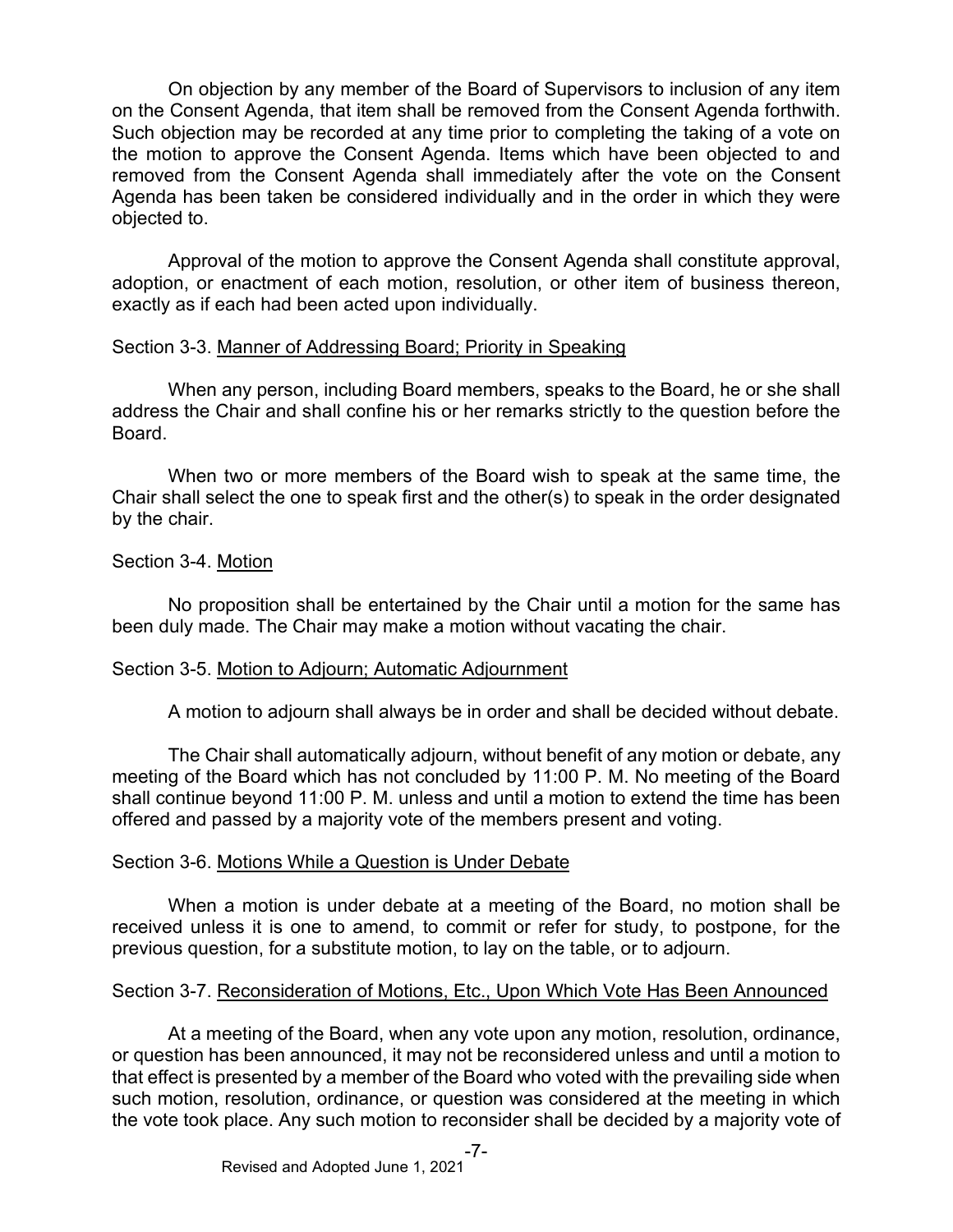the members present, unless a greater number of votes was required to pass the measure, in which event, the motion to reconsider shall not prevail, except upon the vote of as great a number of members as was required to pass the measure.

For the purpose of this Section, "meeting" shall include any adjourned or special meeting occurring prior to the next regular meeting.

## Section 3-8. Robert's Rules of Order; Suspending Rules

The proceedings of the Board of Supervisors, except as otherwise provided in these By-Laws and by applicable State law, shall be governed by Roberts Rules of Order, Newly Revised.

These By-Laws of the Board may only be suspended on presentation of a motion to that effect, which is carried by unanimous vote of the members present and voting.

## ARTICLE IV - PUBLIC HEARINGS

## Section 4-1. Format for Public Hearings

The following format shall be followed for all Public Hearings conducted before the Board of Supervisors, except for those conducted by representatives of the Virginia Department of Transportation and other Commonwealth of Virginia Agencies:

- The Chair will make a brief statement identifying the matter to be heard and verify with the County Administrator or applicable Department Director that all legal advertisement requirements have been met.
- The Chair will call upon the appropriate County staff member to present the item to be heard. Staff presentations should be concise and normally limited to no more than twelve (12) minutes except when necessary to properly inform the public of the issue before the Board. In a land use matter, unless otherwise agreed by the Chair, the applicant or the applicant's representative(s) shall be allowed a maximum of twelve (12) minutes to present their case immediately following the staff presentation.
- The Chair will open the floor to public comment. Speakers participating in shall clearly state their name and address or magisterial district; and unless specified otherwise by the Chair, speakers shall be subject to an individual three-minute time limitation or twelve-minute if representing a group of four or more who indicate forfeiture of their individual time to speak.
- The Chair shall close the floor to public comment, and refer the matter for Board discussion. The Chair may offer time to either the applicant, or staff to address issues raised during public comment.

Section 4-2. Speakers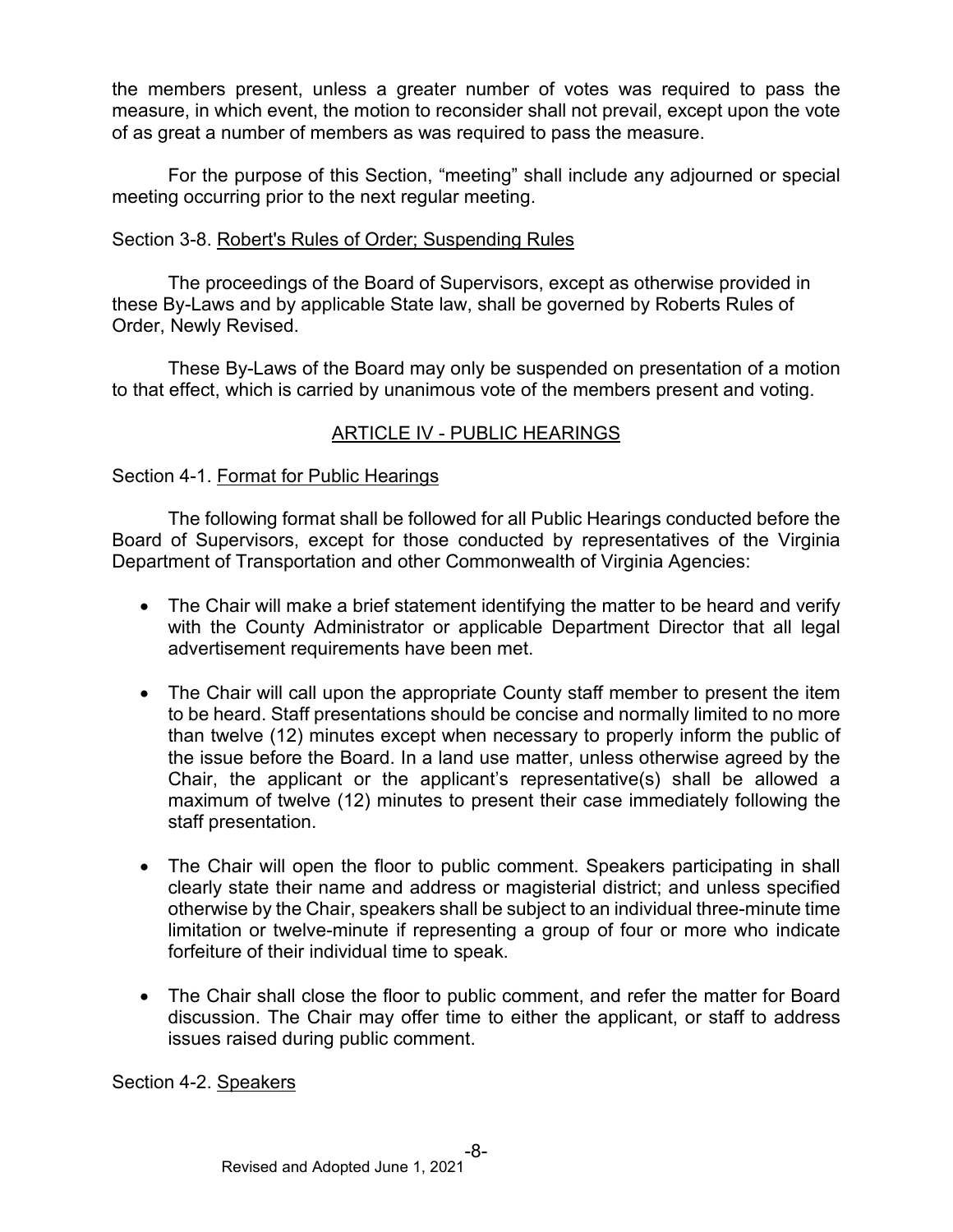At every Public Hearing, speakers wishing to address the Board shall clearly state their name and address or magisterial district, if applicable, and they shall be allowed to speak for no more than the time limit set by the Chair. Each speaker may address the Board as many times as the Chair may allow, but no speaker shall exceed the total time limit set by the Chair regardless of the number of times recognized by the Chair. The Parliamentarian shall be responsible for noting the expiration of this time limit, and the Chair shall be responsible for enforcing said limit. All speakers shall direct their comments to the Board Chair.

Speakers may register with the Clerk prior to the start of the hearing, if the Chair feels it is necessary, on forms provided for citizen participation, and the Chair shall verify that all such registration has been completed before beginning the hearing with the first step described above in Section 4-1.

The Chair is allowed to recognize any citizen to speak to the Board during the course of any meeting if deemed appropriate; the Chair shall recognize a citizen when requested by two (2) or more Board members.

#### Section 4-3. Member's Participation

Board members shall limit their comments during public hearings to ensure full participation by the public without Board interference.

#### Section 4-4. Close of Hearing

When a Public Hearing shall have been closed by order of the chair of the Board, no further public comments shall be received.

#### ARTICLE V – AGENDA AND CITIZEN PARTICIPATION

#### Section 5-1. Preparation

The Clerk or Deputy Clerk shall prepare an Agenda for each regular meeting conforming to the order of business specified in Section 3-1 under Order of Business, with the advice, input, and ultimate approval of the Chair. Except where emergency circumstances require otherwise, every item to be placed on the Agenda shall be received in the Office of the County Administrator before the deadline established by the County Administrator (4:30 pm on the last Tuesday of the month prior).

Notwithstanding the preceding paragraph, proffers for rezoning applications will not be accepted if not received in the Director of Community Development's office by the date of first public notice of the scheduled public hearing on the application.

An item can be added to the agenda at any time when requested by any member and approved by majority vote of the Board.

#### Section 5-2. Delivery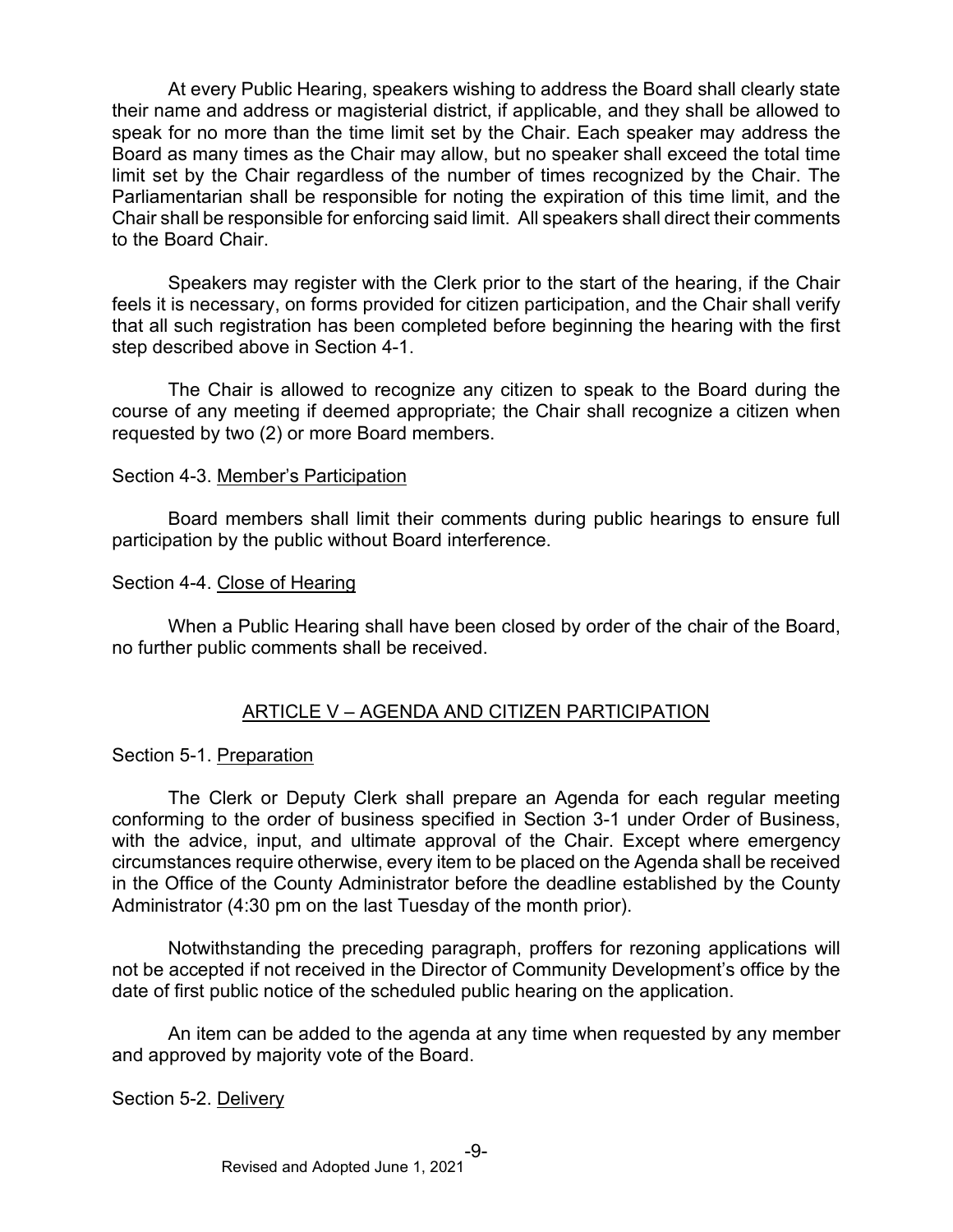The Agenda packet shall be received in electronic form by each member of the Board and by the County Attorney at least 90 hours prior to the meeting or in printed form to Board members upon request and within a reasonable timeframe thereafter.

## Section 5-3. Posting

A copy of the Agenda shall be posted in the Office of the County Administrator, and on the County's WEB site and may be reviewed during normal office hours.

## Section 5-4. Copies

The Clerk or Deputy Clerk of the Board shall prepare or cause to be prepared extra copies of the Agenda and shall make the same available to the public in the Office of the County Administrator at the same time that the Agenda is posted pursuant to Section 5- 3, above. The Clerk or Deputy Clerk shall provide a copy of the agenda to local media in advance of regular meetings. The Clerk or Deputy Clerk shall also have copies of the agenda available at each meeting.

## Section 5-5. Citizen Participation in Regular Meetings of the Board

Any citizen, group or agency, or County Staff member who desires to address the Board during the "Scheduled Presentations" or the "Regular Agenda" portion of the Agenda at a Regular Meeting shall submit a written request to the Clerk, or his designee, identifying, with reasonable certainty, the subject matter of the presentation. Such request must be in the Clerk's hands not later than the Agenda deadline specified in Section 5-1 hereof. Approval of the request shall be at the discretion of the Chair. Only the person requesting to make the presentation may speak, unless otherwise permitted by the Chair; and presentations shall be subject to a twelve-minute time limit, which can be extended with agreement of the Chair. Board Member questions and discussion of the material presented shall not be subject to any time limit.

No application shall be required in order to speak to the Board during Citizen Comment; however, speakers participating in that activity shall clearly state their name and address or magisterial district, and shall be subject to an individual three-minute time limitation or twelve-minute limit if representing a group of four or more who indicate forfeiture of their individual time to speak. Time Limitations are to be kept and enforced as stated in Article IV hereof. Each speaker at a Citizen Comment period shall be limited to one appearance at each regular meeting of the Board. All speakers shall direct their comments to the Board Chair. Any materials that the speaker(s) wishes the Board to review should be provided seven (7) days prior to the meeting. The Board will not review materials sent electronically to the Board during the meeting.

The staff will respond to questions asked during the Citizen Comment section of the agenda at the direction of the consensus of the Board.

The Chair is allowed to recognize any citizen to speak to the Board during the course of any meeting if deemed appropriate, and the Chair shall recognize a citizen when requested by two (2) or more Board members.